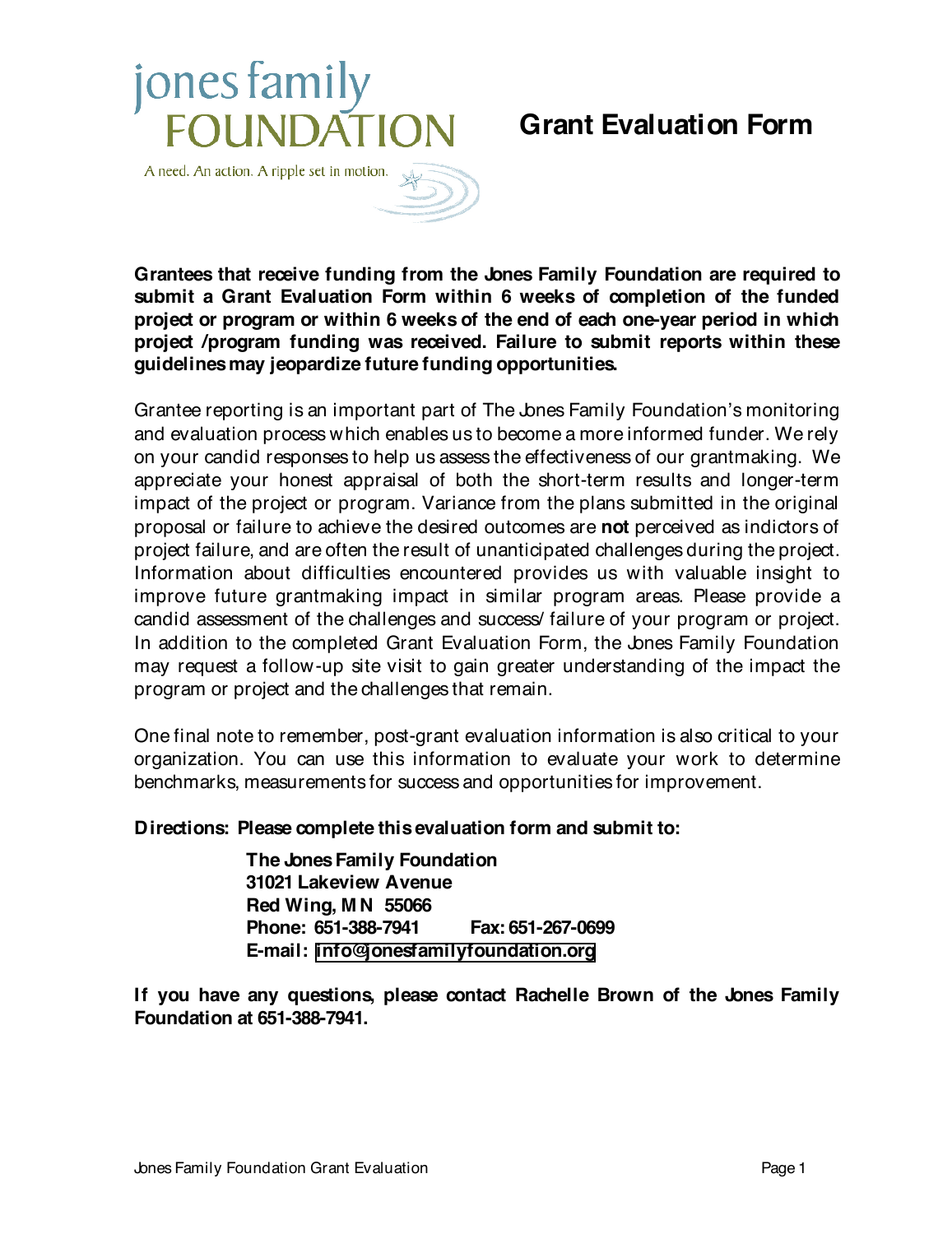

## **Grant Evaluation Form**

| Name of Organization: Name of Organization of the Community of the Contract of the Contract of the Contract of the Contract of the Contract of the Contract of the Contract of the Contract of the Contract of the Contract of<br>Address: Andress: Address: Address: Address: Address: Address: Address: Address: Address: Address: Address: Address: Address: Address: Address: Address: Address: Address: Address: Address: Address: Address: Address: Addres<br>Contact Person (if different than Director): \\espaces\\\espaces\\\espaces\\\espaces\\\espaces\\\espaces\\espaces\\espaces\\espaces\\espaces\\espaces\\espaces\\espaces\\espaces\\espaces\\espaces\\espaces\\espaces\\espaces\ |  |  |                                                                                        |
|----------------------------------------------------------------------------------------------------------------------------------------------------------------------------------------------------------------------------------------------------------------------------------------------------------------------------------------------------------------------------------------------------------------------------------------------------------------------------------------------------------------------------------------------------------------------------------------------------------------------------------------------------------------------------------------------------|--|--|----------------------------------------------------------------------------------------|
|                                                                                                                                                                                                                                                                                                                                                                                                                                                                                                                                                                                                                                                                                                    |  |  |                                                                                        |
|                                                                                                                                                                                                                                                                                                                                                                                                                                                                                                                                                                                                                                                                                                    |  |  | 1. Briefly describe the original purpose of the grant, induding goals and objectives.  |
|                                                                                                                                                                                                                                                                                                                                                                                                                                                                                                                                                                                                                                                                                                    |  |  |                                                                                        |
|                                                                                                                                                                                                                                                                                                                                                                                                                                                                                                                                                                                                                                                                                                    |  |  | 2. Describe the instruments/tools used to measure the results of your program/project. |
|                                                                                                                                                                                                                                                                                                                                                                                                                                                                                                                                                                                                                                                                                                    |  |  |                                                                                        |
|                                                                                                                                                                                                                                                                                                                                                                                                                                                                                                                                                                                                                                                                                                    |  |  | 3. What impact did this grant have on your organization's overall mission?             |
|                                                                                                                                                                                                                                                                                                                                                                                                                                                                                                                                                                                                                                                                                                    |  |  |                                                                                        |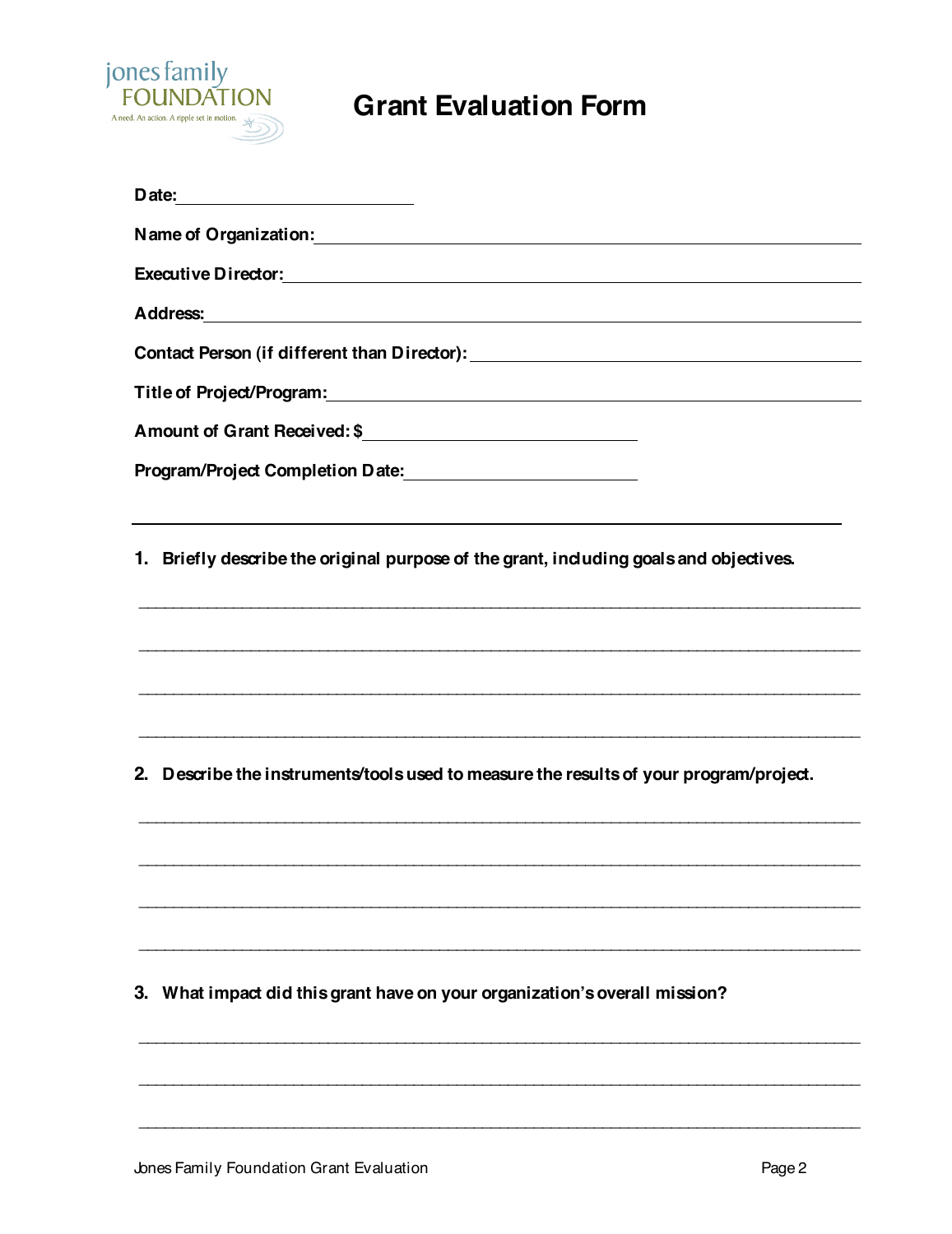4. Did the grant enable you to meet your goals and objectives as outlined in your original request? Please describe and quantify your results (include successes and/or challenges faced.)

5. For ongoing programs or projects, what changes would you make to achieve greater success and impact?

6. Were you able to establish any collaborative efforts with other organizations as you worked on this project? If yes, please list these organizations and their contribution(s) to your project or program.